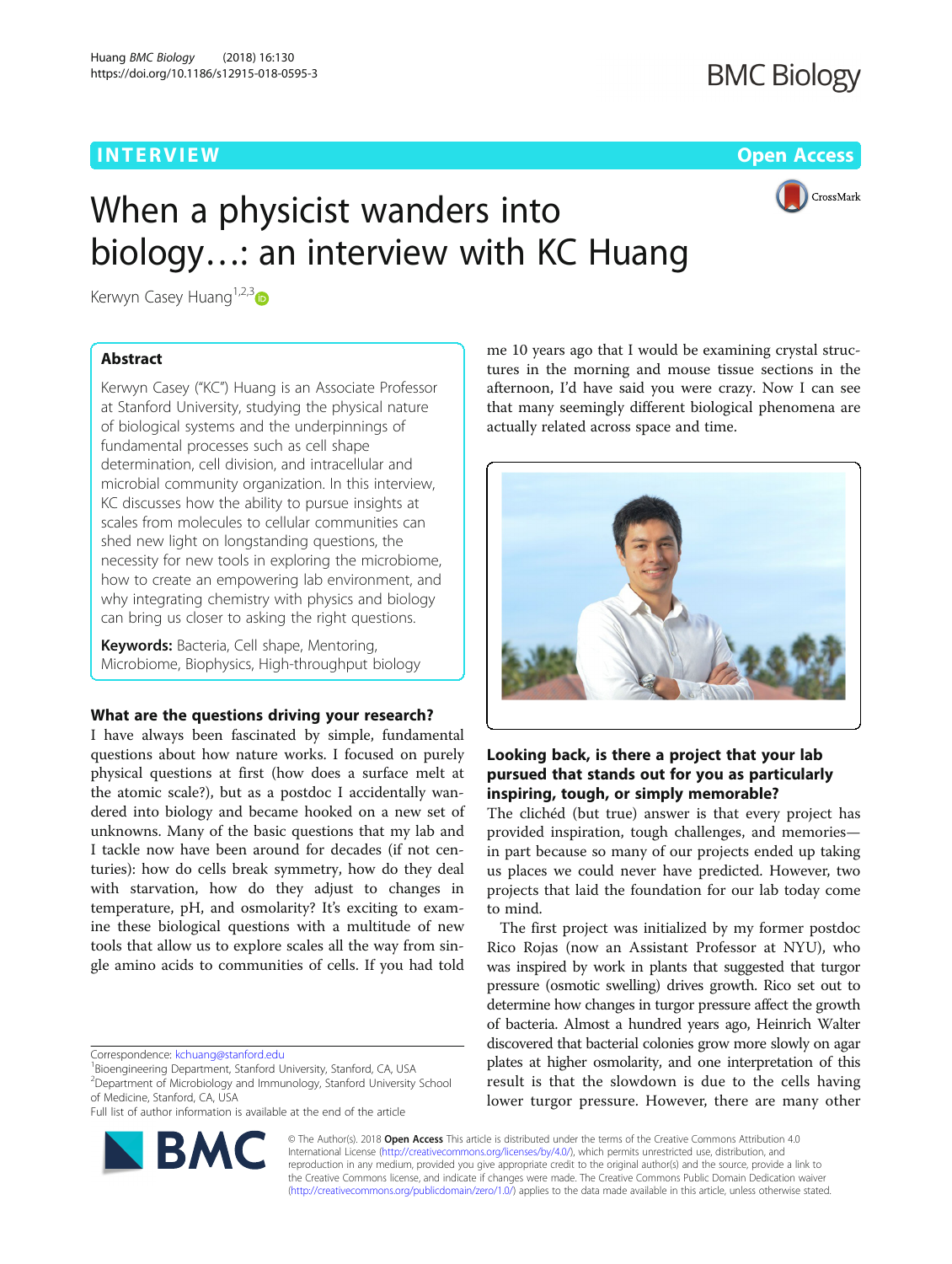explanations involving transcriptional or structural adaptations. Rico used a microfluidic device to lower turgor pressure to zero almost instantaneously. To our surprise, not only did Escherchia coli cells not stop growing, they didn't slow down at all [\[1\]](#page-2-0). I learned the simple lesson that the best way to interrogate how and why a cell cares about some environmental parameter is to change the environment very quickly and watch how the cell responds. I also gained an important appreciation for how new tools empower us to look at old data in new ways.

The second project emerged from conversations between myself and close friend and collaborator Justin Sonnenburg (Associate Professor of Microbiology & Immunology here at Stanford) as we prepared to teach a class on computational modeling of microbial communities. This class was as much an opportunity for the two of us to learn about each other's expertise as it was to teach the students (this is the secret about great teaching: the instructors learn a lot too!). In talking with Justin about the gut microbiota, my mind naturally gravitated toward questions about the physical organization and dynamics of this organ. I was shocked by how little was known about these questions. This knowledge gap spurred our first collaboration, in which we developed computational and experimental tools to quantify the spatial organization of the mammalian gut. I was thrilled when our Teaching Assistants and the students in the course made important contributions to that project—again, this is the way that good teaching works. We made some really fun discoveries, such as the dramatic effects of dietary changes on the host mucosal lining and bacterial clustering [[2\]](#page-2-0). Moreover, this experience unlocked a cornucopia of questions about the fundamental principles that guide the assembly, resilience, and evolution of the microbiota and how it responds to perturbations [[3\]](#page-2-0).

## Is there a paper or a scientist that inspired you, or was seminal for your research?

I was trained as a physicist, so I encountered every paper that I read as I first started thinking about biology with a sense of wonder. This transition required me to reinvent myself as a scientist—a process that is ongoing even today. As a result, I especially admire and am inspired by other scientists who have undergone a renaissance. My postdoc advisor Ned Wingreen (Princeton University) made seminal contributions to condensed matter physics, and then transitioned to biophysics as a research scientist at NEC Research Laboratories. Ned has worked at the frontiers of a diverse range of fields including chemotaxis, self-organization, quorum sensing, liquid–liquid separations, and many others. Ned commits to identifying and answering the most important questions in any field, regardless of whether they are trendy at the time. I've sought to work this way myself, and to inspire my lab members to have the same intellectual courage.

In the last several years, I've had the privilege of working with Carol Gross at UCSF. Carol has had an amazing career studying fundamental cellular components such as the heat shock response and RNA polymerase. And yet, around 10 years ago she completely shifted her lab to focus on the systems biology of bacterial stress responses. One of her first papers in this area is called the "Phenotypic Landscape of a Bacterial Cell" [\[4](#page-2-0)] and it's such a tour-de-force that we literally look up data from that paper on a weekly basis. I hope that over the course of my career, I'm able to experience the excitement of such scientific shifts on a regular basis.

Last but certainly not least, I'm inspired by all the students and postdocs in my lab who take on the scientific challenges that we pursue. Their willingness to embrace the great unknown—and to invent the ways to navigate it—is what has made our lab successful.

## What are your guiding principles for running a lab? Do you have any advice to share with our readers?

Establishing a healthy work environment goes a long way toward having a happy, productive lab. For me, this means that all my lab members feel empowered to speak up when they have questions. We balance their scientific independence with a regular pattern of dialog between us. Above all, it's important to me that my lab members are excited about their projects. Nearly all of my lab members are pursuing and publishing on multiple projects, and many of them collaborate closely with other labs as well. As a result, they are exposed to different ways of thinking about problems and a broad range of skills and tools, and they start forming their scientific network early on. In other words, I view my lab as a safe environment that encourages excellence in the skills that empower people to go on to be pioneers, deep thinkers, and good colleagues. My lab members frequently ask me how I deal with so many meetings each day, and I tell them that all those opportunities to discuss science is why I do this job.

## If you could, what would you tell your younger self?

Learn chemistry. The more we think about how cells interact with their environment, the more I think about the omnipresent and ever-changing chemical milieu that envelops the cell. Someone recently told me that there are two types of scientists: people who study metabolism, and people who don't know that they're studying metabolism. I'm glad we're finally in the first group, but I still have a long way to go to actually have intuition